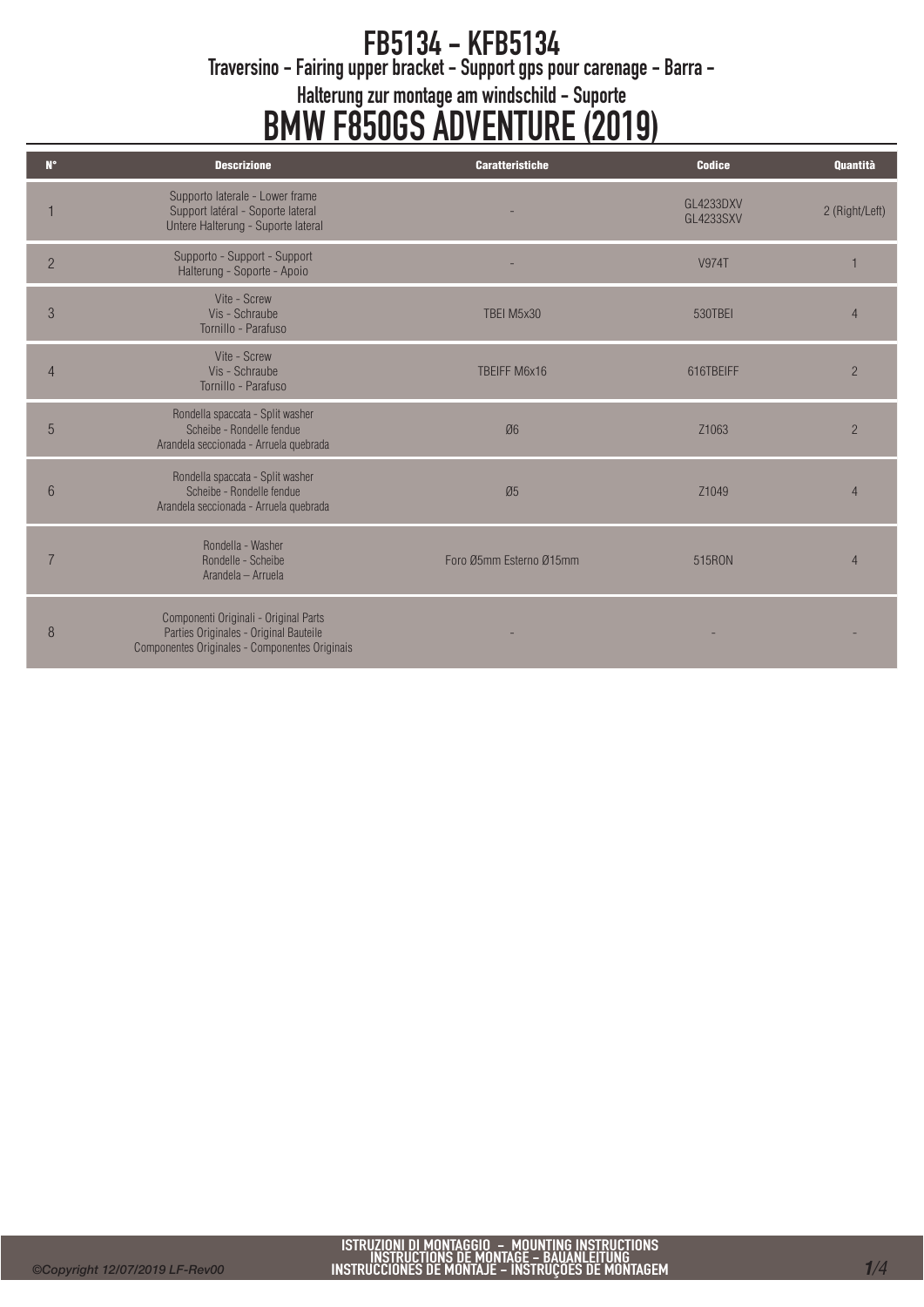#### BMW F850GS ADVENTURE (2019) Traversino - Fairing upper bracket - Support gps pour carenage - Barra - Halterung zur montage am windschild - Suporte FB5134 - KFB5134



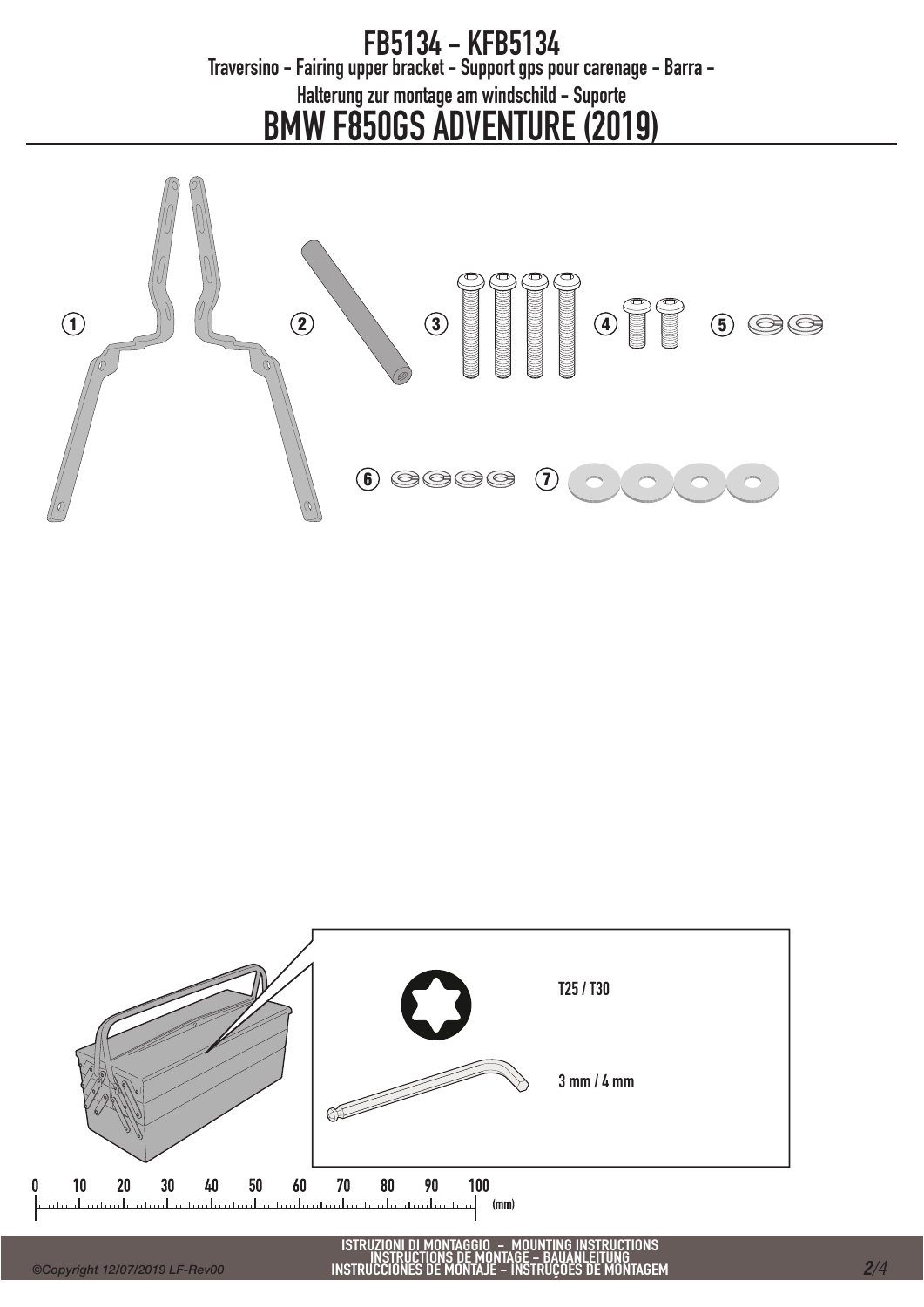### FB5134 - KFB5134

Traversino - Fairing upper bracket - Support gps pour carenage - Barra -

Halterung zur montage am windschild - Suporte

## BMW F850GS ADVENTURE (2019)